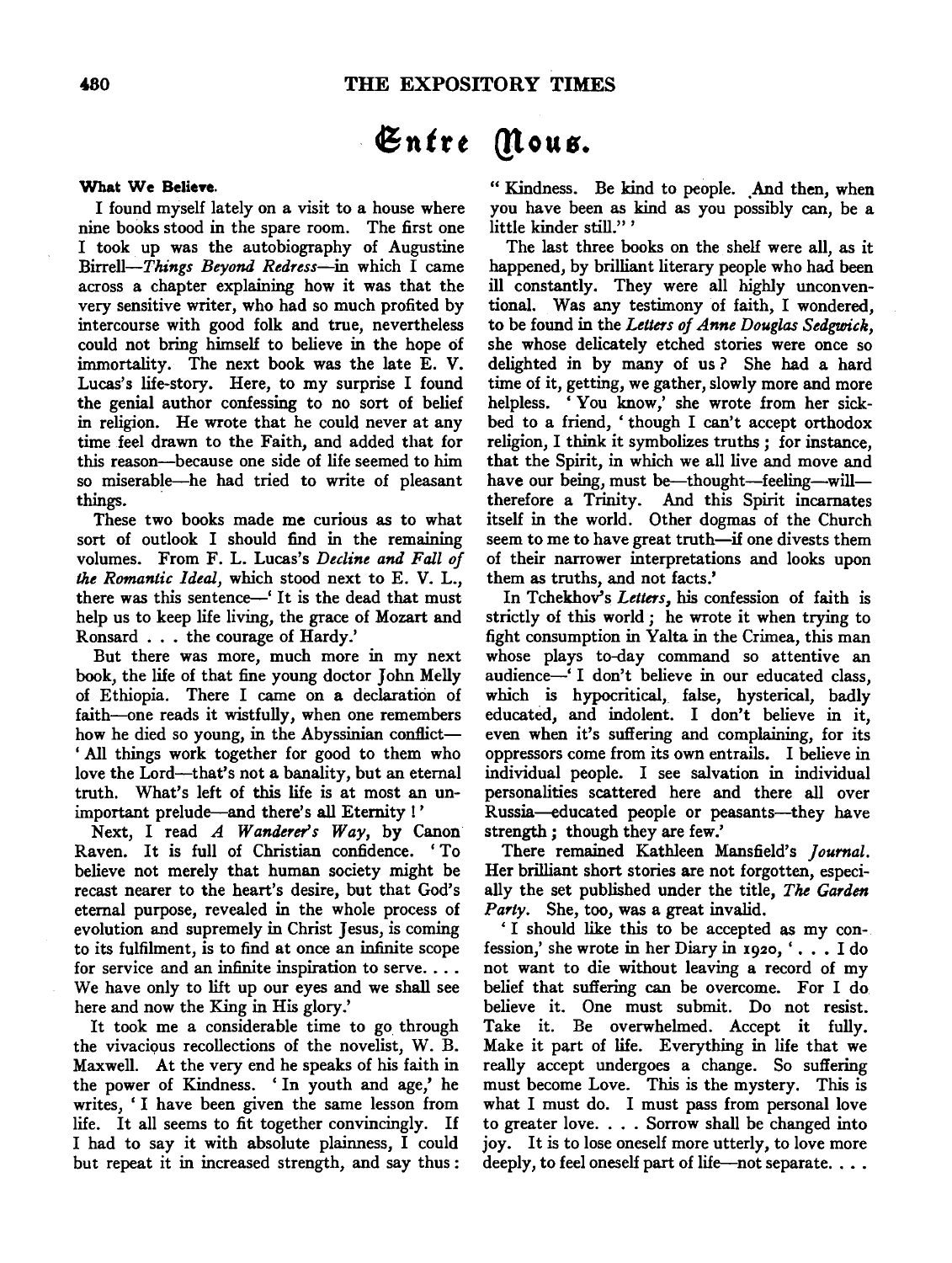Oh Life, accept me, make me worthy . . . teach me.'

Orthodox, and unorthodox, all the writers of these nine books, placed by chance on a shelf together, stated their attitude to religion and life.

CoNSTANCE MILES.

#### T. S. Eliot.

It is doubtful if Mr. T. S. Eliot's new play, *The Family Reunion* (Faber & Faber; 7s. 6d. net), will ever have a tearing success upon the stage, but if there is to be a real movement towards the development of poetic speech in popular drama, this play will at least have important experimental value. The form, a kind of elastic iambic blank verse, goes into harness with the mood of the speaker, at times it may be a succinct, elegant prose, modem to the bone, at times poetry. Perhaps the passages with most charm and freshness of all lie in between those two regions :

The spring is very late in this northern country, Late and uncertain, clings to the south wall.

The gardener has no garden flowers to give me for this evening.

for this evening.<br>I had rather wait for our wind-blown blossoms,

Such as they are, than have those greenhouse flowers

Which do not belong here, which do not know The wind and the rain, as I know them.

If Tchekhov had been an Englishman he might have written like that.

But we are preachers and theologians, and here are burning pages we should not neglect. They will be freely read by those who are our readers. The drama is one of the inner life, and it is so real a reflection of a life lived in a tangle of different values that at first sight we are apt to call the play itself a tangle. The setting is elegant, but there is a distortion of form, as if one listened to strings playing on different keys. So we suffer because we are reading a tract which smites upon our conscience *;* there is the same dissonance in our own life, hide it as we may.

Here, in one drawing-room assembled, are those who pretend they do not see, or do not suspect, their own spiritual destiny, and those others who dare to brood, with staring eyes, upon their tragic fate, upon the tragic fate, stained with sin and retribution, which is the portion of mankind.

And it is in the *present,* that only eternal life which is the agony and ecstasy of the knowledge of God, it is in that present moment alone that sin and

retribution and forgiveness meet. But in Mr. Eliot's play only the two bitterest sufferers-Harry, who returns for a few hours to the home and people of his childhood; andAgatha, who had loved Harry's father and should have been his mother-are aware of this.

Everything tends towards reconciliation

As the stone falls, as the tree falls. And in the end

That is the completion which at the beginning Would have seemed the ruin ...

What we have written is not a story of detection Of crime and punishment, but of sin and expiation.

It is possible you have not known what sin

You shall expiate, or whose, or why. It is certain That the knowledge of it must precede the expiation.

It is possible that sin may strain and struggle

In its dark instinctive birth, to come to consciousness,

And so find expurgation. . . .

When Harry believes this, a sense of peace comes to him-

! feel happy, for a moment, as if I had come home.

One may regret that Mr. Eliot introduces the Eumenides at this point. Possibly he did so from a theological impulse. One suspects that he wished to show that the fundamental truth behind the Greek conception and the Christian is identical. That may be true, but the inevitable artistic disturbance which we have already suffered, though with acceptance and understanding, was about as much as we could bear. The strain becomes almost too great. A certain simplicity which all great drama demands is forfeited. And this anachronism in so essentially modem a work might so naturally have been avoided, and the moral effect heightened, by the use of that Christian symbolism which would have been nearer to Mr. Eliot's own outlook. For, even if the world is rapidly donning the garments of neo-paganism, the mass of playgoers and playreaders are still more amenable to Christian images than to Greek. And though there may be interest for the theologian in finding likenesses between Greek and Christian thought, Mr. Eliot knows that for this tragic situation Greece alone cannot suffice. More than that, the form and matter of the play is far more Christian than Greek.

Where does one go from a world of insanity ? Somewhere on the other side of despair.